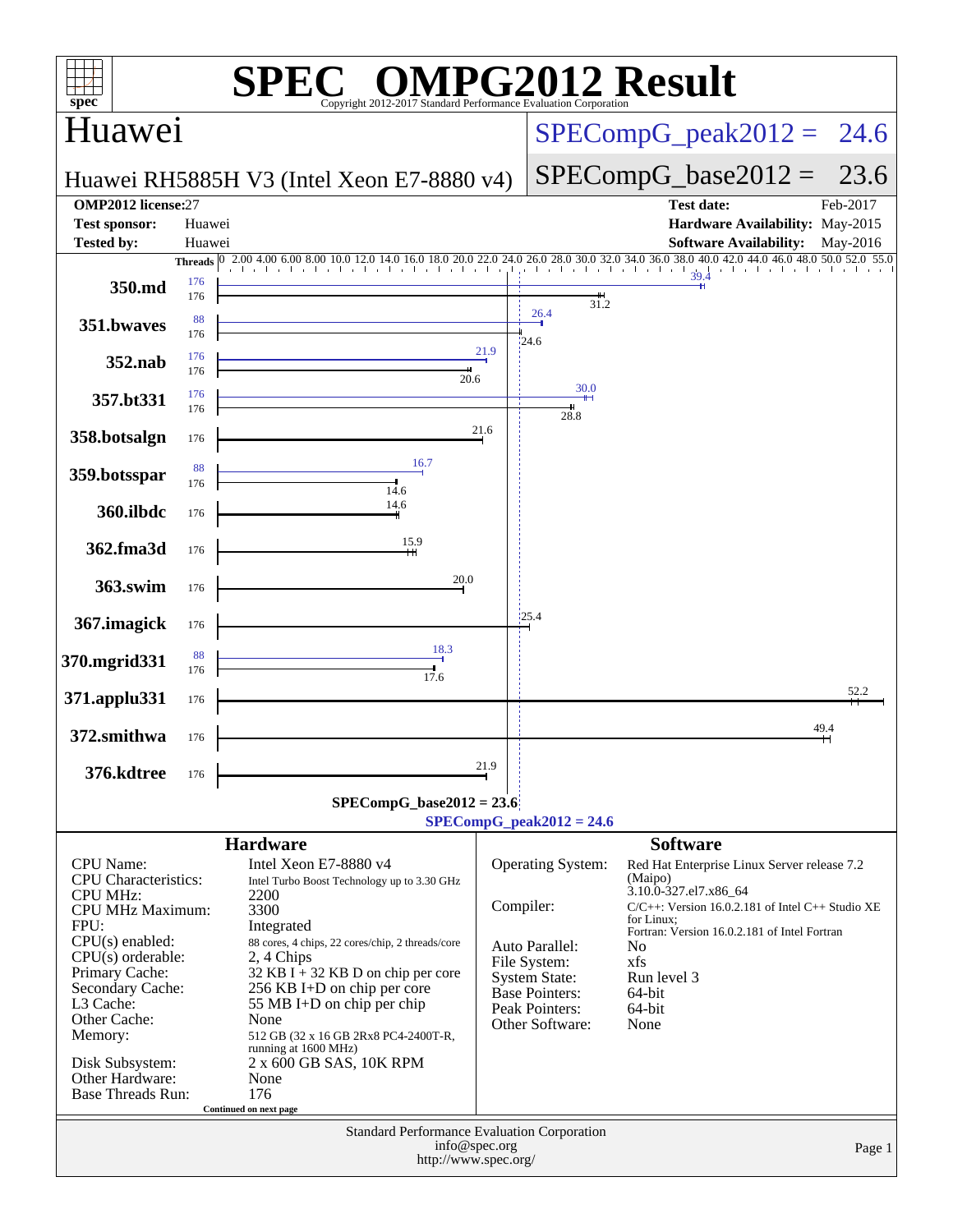

### Huawei

### $SPECompG_peak2012 = 24.6$  $SPECompG_peak2012 = 24.6$

Huawei RH5885H V3 (Intel Xeon E7-8880 v4)

### $SPECompG_base2012 = 23.6$  $SPECompG_base2012 = 23.6$

#### **[OMP2012 license:](http://www.spec.org/auto/omp2012/Docs/result-fields.html#OMP2012license)**27 **[Test date:](http://www.spec.org/auto/omp2012/Docs/result-fields.html#Testdate)** Feb-2017

[Minimum Peak Threads:](http://www.spec.org/auto/omp2012/Docs/result-fields.html#MinimumPeakThreads) 88<br>Maximum Peak Threads: 176 [Maximum Peak Threads:](http://www.spec.org/auto/omp2012/Docs/result-fields.html#MaximumPeakThreads)

**[Test sponsor:](http://www.spec.org/auto/omp2012/Docs/result-fields.html#Testsponsor)** Huawei **[Hardware Availability:](http://www.spec.org/auto/omp2012/Docs/result-fields.html#HardwareAvailability)** May-2015 **[Tested by:](http://www.spec.org/auto/omp2012/Docs/result-fields.html#Testedby)** Huawei **[Software Availability:](http://www.spec.org/auto/omp2012/Docs/result-fields.html#SoftwareAvailability)** May-2016

| <b>Results Table</b>                                                                                     |     |                 |       |                |       |                |       |             |                        |              |                |              |                |              |
|----------------------------------------------------------------------------------------------------------|-----|-----------------|-------|----------------|-------|----------------|-------|-------------|------------------------|--------------|----------------|--------------|----------------|--------------|
|                                                                                                          |     |                 |       | <b>Base</b>    |       |                |       | <b>Peak</b> |                        |              |                |              |                |              |
| <b>Benchmark</b>                                                                                         |     | Threads Seconds | Ratio | <b>Seconds</b> | Ratio | <b>Seconds</b> | Ratio |             | <b>Threads Seconds</b> | <b>Ratio</b> | <b>Seconds</b> | <b>Ratio</b> | <b>Seconds</b> | <b>Ratio</b> |
| 350.md                                                                                                   | 176 | 147             | 31.5  | 149            | 31.2  | 149            | 31.0  | 176         | <b>118</b>             | 39.4         | 117            | 39.6         | 118            | 39.3         |
| 351.bwaves                                                                                               | 176 | 184             | 24.6  | 184            | 24.6  | 183            | 24.8  | 88          | 172                    | 26.3         | 171            | 26.4         | 171            | 26.5         |
| $352$ .nab                                                                                               | 176 | 189             | 20.6  | 191            | 20.4  | 188            | 20.6  | 176         | 178                    | 21.9         | 178            | 21.8         | 178            | 21.9         |
| 357.bt331                                                                                                | 176 | 164             | 28.8  | 165            | 28.7  | 163            | 29.0  | 176         | 155                    | 30.5         | 159            | 29.9         | 158            | 30.0         |
| 358.botsalgn                                                                                             | 176 | 202             | 21.6  | 202            | 21.6  | 202            | 21.6  | 176         | 202                    | 21.6         | 202            | 21.6         | 202            | 21.6         |
| 359.botsspar                                                                                             | 176 | 359             | 14.6  | 361            | 14.6  | 362            | 14.5  | 88          | 314                    | 16.7         | 315            | 16.7         | 315            | 16.7         |
| 360.ilbdc                                                                                                | 176 | 245             | 14.5  | 242            | 14.7  | 245            | 14.6  | 176         | 245                    | 14.5         | 242            | 14.7         | 245            | <b>14.6</b>  |
| 362.fma3d                                                                                                | 176 | 235             | 16.2  | 240            | 15.9  | 246            | 15.5  | 176         | 235                    | 16.2         | 240            | 15.9         | 246            | 15.5         |
| 363.swim                                                                                                 | 176 | 226             | 20.0  | 226            | 20.0  | 227            | 20.0  | 176         | 226                    | 20.0         | 226            | <b>20.0</b>  | 227            | 20.0         |
| 367.imagick                                                                                              | 176 | 277             | 25.4  | 277            | 25.4  | 277            | 25.4  | 176         | 277                    | 25.4         | 277            | 25.4         | 277            | 25.4         |
| 370.mgrid331                                                                                             | 176 | 250             | 17.7  | 251            | 17.6  | 252            | 17.5  | 88          | 241                    | 18.3         | 241            | 18.3         | 241            | 18.3         |
| 371.applu331                                                                                             | 176 | 116             | 52.2  | 117            | 51.6  | 112            | 54.2  | 176         | 116                    | 52.2         | 117            | 51.6         | 112            | 54.2         |
| 372.smithwa                                                                                              | 176 | 107             | 49.9  | 109            | 49.4  | 109            | 49.3  | 176         | 107                    | 49.9         | <b>109</b>     | 49.4         | 109            | 49.3         |
| 376.kdtree                                                                                               | 176 | 206             | 21.9  | 206            | 21.9  | 205            | 21.9  | 176         | 206                    | 21.9         | 206            | 21.9         | 205            | 21.9         |
| Results appear in the order in which they were run. Bold underlined text indicates a median measurement. |     |                 |       |                |       |                |       |             |                        |              |                |              |                |              |

### **[Platform Notes](http://www.spec.org/auto/omp2012/Docs/result-fields.html#PlatformNotes)**

Standard Performance Evaluation Corporation [info@spec.org](mailto:info@spec.org) Sysinfo program /specomp/Docs/sysinfo \$Rev: 395 \$ \$Date:: 2012-07-25 #\$ 8f8c0fe9e19c658963a1e67685e50647 running on localhost.localdomain Thu Feb 23 01:41:04 2017 This section contains SUT (System Under Test) info as seen by some common utilities. To remove or add to this section, see: <http://www.spec.org/omp2012/Docs/config.html#sysinfo> From /proc/cpuinfo model name : Intel(R) Xeon(R) CPU E7-8880 v4 @ 2.20GHz 4 "physical id"s (chips) 176 "processors" cores, siblings (Caution: counting these is hw and system dependent. The following excerpts from /proc/cpuinfo might not be reliable. Use with caution.) cpu cores : 22 siblings : 44 physical 0: cores 0 1 2 3 4 5 8 9 10 11 12 16 17 18 19 20 21 24 25 26 27 28 physical 1: cores 0 1 2 3 4 5 8 9 10 11 12 16 17 18 19 20 21 24 25 26 27 28 physical 2: cores 0 1 2 3 4 5 8 9 10 11 12 16 17 18 19 20 21 24 25 26 27 Continued on next page

<http://www.spec.org/>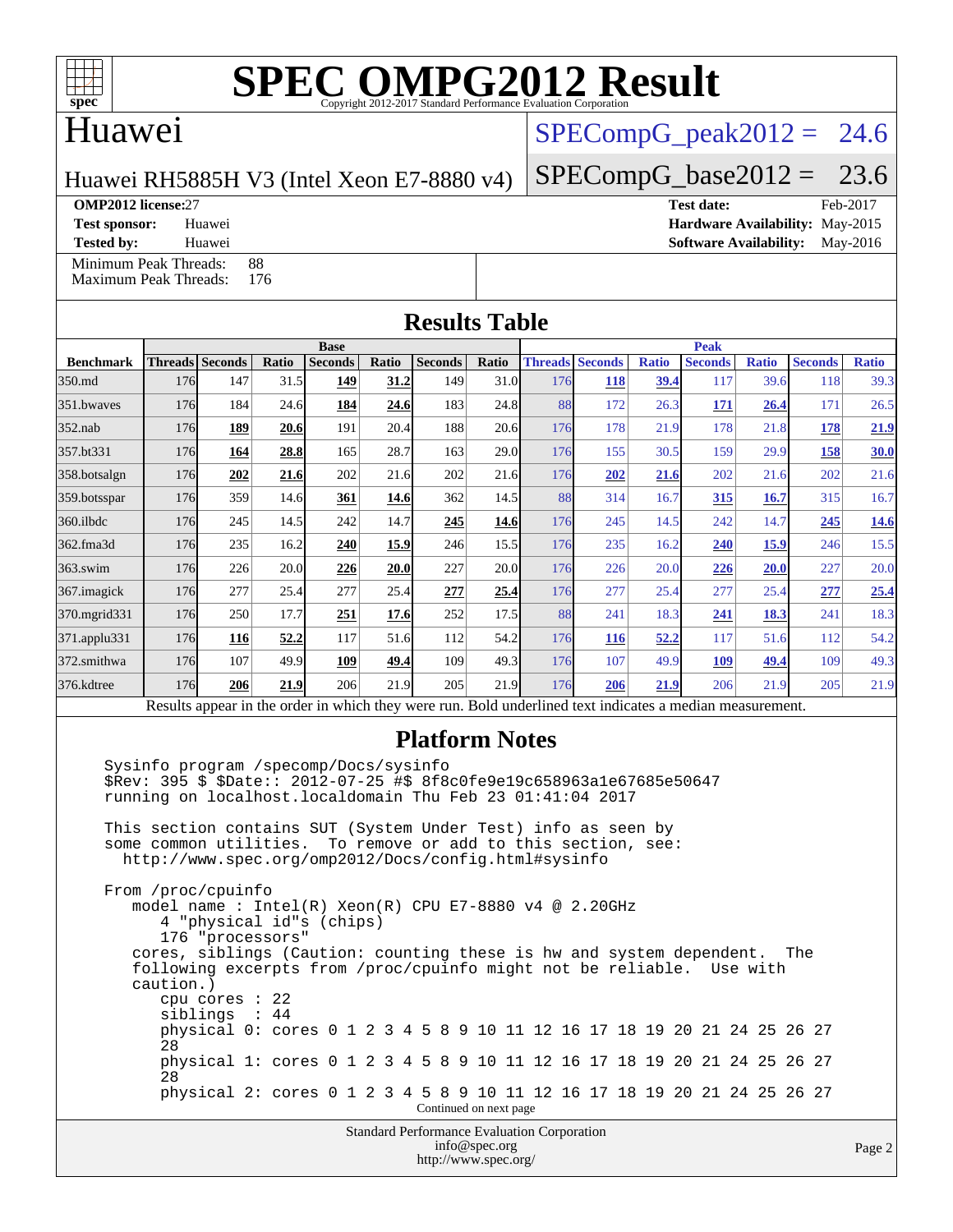

### Huawei

 $SPECompG<sub>peak2012</sub> = 24.6$ 

Huawei RH5885H V3 (Intel Xeon E7-8880 v4)

#### **[OMP2012 license:](http://www.spec.org/auto/omp2012/Docs/result-fields.html#OMP2012license)**27 **[Test date:](http://www.spec.org/auto/omp2012/Docs/result-fields.html#Testdate)** Feb-2017

 $SPECompG_base2012 = 23.6$  $SPECompG_base2012 = 23.6$ 

**[Test sponsor:](http://www.spec.org/auto/omp2012/Docs/result-fields.html#Testsponsor)** Huawei **[Hardware Availability:](http://www.spec.org/auto/omp2012/Docs/result-fields.html#HardwareAvailability)** May-2015 **[Tested by:](http://www.spec.org/auto/omp2012/Docs/result-fields.html#Testedby)** Huawei **[Software Availability:](http://www.spec.org/auto/omp2012/Docs/result-fields.html#SoftwareAvailability)** May-2016

### **[Platform Notes \(Continued\)](http://www.spec.org/auto/omp2012/Docs/result-fields.html#PlatformNotes)**

 28 physical 3: cores 0 1 2 3 4 5 8 9 10 11 12 16 17 18 19 20 21 24 25 26 27 28 cache size : 56320 KB From /proc/meminfo MemTotal: 528061232 kB HugePages\_Total: 0<br>Hugepagesize: 2048 kB Hugepagesize: From /etc/\*release\* /etc/\*version\* os-release: NAME="Red Hat Enterprise Linux Server" VERSION="7.2 (Maipo)" ID="rhel" ID\_LIKE="fedora" VERSION\_ID="7.2" PRETTY\_NAME="Red Hat Enterprise Linux Server 7.2 (Maipo)" ANSI\_COLOR="0;31" CPE\_NAME="cpe:/o:redhat:enterprise\_linux:7.2:GA:server" redhat-release: Red Hat Enterprise Linux Server release 7.2 (Maipo) system-release: Red Hat Enterprise Linux Server release 7.2 (Maipo) system-release-cpe: cpe:/o:redhat:enterprise\_linux:7.2:ga:server uname -a: Linux localhost.localdomain 3.10.0-327.el7.x86\_64 #1 SMP Thu Oct 29 17:29:29 EDT 2015 x86\_64 x86\_64 x86\_64 GNU/Linux run-level 3 Feb 23 01:21 SPEC is set to: /specomp Filesystem Type Size Used Avail Use% Mounted on<br>
/dev/mapper/rhel-root xfs 50G 27G 24G 53% / /dev/mapper/rhel-root xfs 50G 27G Additional information from dmidecode: BIOS American Megatrends Inc. BLISV789 12/06/2016 Memory:<br>32x 32x 16 GB 32x Hynix HMA42GR7MFR4N-TF 16 GB 1600 MHz 2 rank 64x NO DIMM NO DIMM (End of data from sysinfo program) **[General Notes](http://www.spec.org/auto/omp2012/Docs/result-fields.html#GeneralNotes)** ========================================================================

 Power profile set with: cpupower -c all frequency-set -g performance

 System settings notes: Intel Turbo Boost Technology (Turbo) : Enabled Continued on next page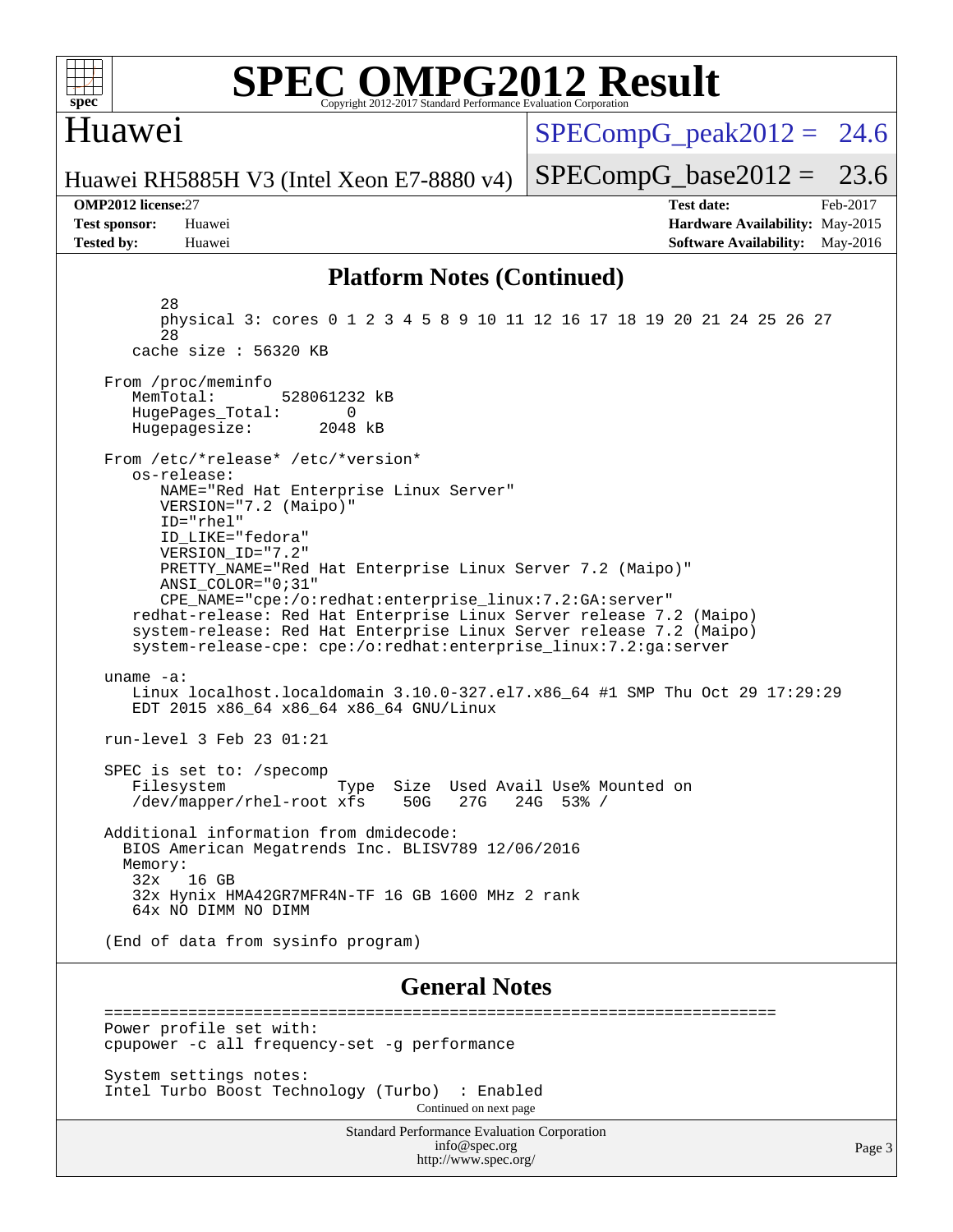

### Huawei

 $SPECompG_peak2012 = 24.6$  $SPECompG_peak2012 = 24.6$ 

Huawei RH5885H V3 (Intel Xeon E7-8880 v4)

 $SPECompG_base2012 = 23.6$  $SPECompG_base2012 = 23.6$ 

**[OMP2012 license:](http://www.spec.org/auto/omp2012/Docs/result-fields.html#OMP2012license)**27 **[Test date:](http://www.spec.org/auto/omp2012/Docs/result-fields.html#Testdate)** Feb-2017 **[Test sponsor:](http://www.spec.org/auto/omp2012/Docs/result-fields.html#Testsponsor)** Huawei **[Hardware Availability:](http://www.spec.org/auto/omp2012/Docs/result-fields.html#HardwareAvailability)** May-2015 **[Tested by:](http://www.spec.org/auto/omp2012/Docs/result-fields.html#Testedby)** Huawei **[Software Availability:](http://www.spec.org/auto/omp2012/Docs/result-fields.html#SoftwareAvailability)** May-2016

### **[General Notes \(Continued\)](http://www.spec.org/auto/omp2012/Docs/result-fields.html#GeneralNotes)**

Memory RAS Configuration set to Maximum Performance

 ======================================================================== General Notes and Enviroment variables ENV\_KMP\_AFFINITY=compact,1 ENV\_KMP\_BLOCKTIME=infinite ENV KMP\_DETERMINISTIC\_REDUCTION=1 ENV\_OMP\_DYNAMIC=FALSE ENV\_KMP\_LIBRARY=turnaround ENV\_KMP\_SCHEDULE=static,balanced ENV\_KMP\_STACKSIZE=256M ENV\_OMP\_NESTED=FALSE ENV\_OMP\_NUM\_THREADS=176 ======================================================================== General base OMP Library Settings ENV\_KMP\_AFFINITY=compact,1 ======================================================================== General peak OMP Library Settings ENV\_KMP\_AFFINITY=compact,1 ======================================================================== Per benchmark peak OMP Library Settings ======================================================================== 351.bwaves:peak: ENV\_KMP\_AFFINITY=compact,1 ENV\_OMP\_SCHEDULE=static,1 ======================================================================== 359.botsspar:peak: ENV\_KMP\_AFFINITY=compact,1 ENV\_OMP\_SCHEDULE=guided ======================================================================== 357.bt331:peak: ENV\_OMP\_SCHEDULE=static,1

### **[Base Compiler Invocation](http://www.spec.org/auto/omp2012/Docs/result-fields.html#BaseCompilerInvocation)**

[C benchmarks](http://www.spec.org/auto/omp2012/Docs/result-fields.html#Cbenchmarks): [icc](http://www.spec.org/omp2012/results/res2017q1/omp2012-20170223-00095.flags.html#user_CCbase_intel_icc_a87c68a857bc5ec5362391a49d3a37a6)

[C++ benchmarks:](http://www.spec.org/auto/omp2012/Docs/result-fields.html#CXXbenchmarks) [icpc](http://www.spec.org/omp2012/results/res2017q1/omp2012-20170223-00095.flags.html#user_CXXbase_intel_icpc_2d899f8d163502b12eb4a60069f80c1c)

[Fortran benchmarks](http://www.spec.org/auto/omp2012/Docs/result-fields.html#Fortranbenchmarks): [ifort](http://www.spec.org/omp2012/results/res2017q1/omp2012-20170223-00095.flags.html#user_FCbase_intel_ifort_8a5e5e06b19a251bdeaf8fdab5d62f20)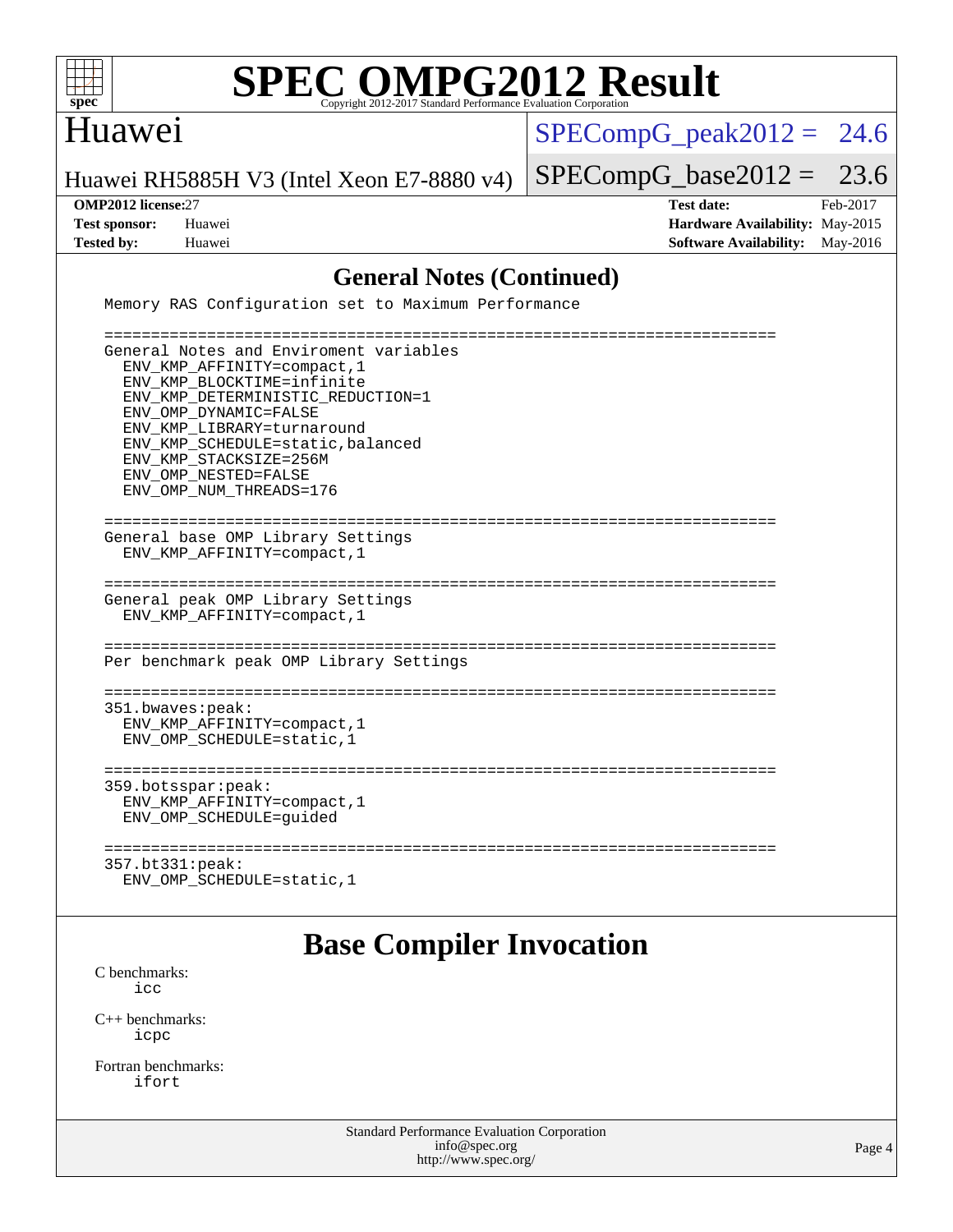

### Huawei

 $SPECompG_peak2012 = 24.6$  $SPECompG_peak2012 = 24.6$ 

Huawei RH5885H V3 (Intel Xeon E7-8880 v4)

#### **[OMP2012 license:](http://www.spec.org/auto/omp2012/Docs/result-fields.html#OMP2012license)**27 **[Test date:](http://www.spec.org/auto/omp2012/Docs/result-fields.html#Testdate)** Feb-2017

 $SPECompG_base2012 = 23.6$  $SPECompG_base2012 = 23.6$ 

**[Test sponsor:](http://www.spec.org/auto/omp2012/Docs/result-fields.html#Testsponsor)** Huawei **[Hardware Availability:](http://www.spec.org/auto/omp2012/Docs/result-fields.html#HardwareAvailability)** May-2015 **[Tested by:](http://www.spec.org/auto/omp2012/Docs/result-fields.html#Testedby)** Huawei **[Software Availability:](http://www.spec.org/auto/omp2012/Docs/result-fields.html#SoftwareAvailability)** May-2016

### **[Base Portability Flags](http://www.spec.org/auto/omp2012/Docs/result-fields.html#BasePortabilityFlags)**

 350.md: [-FR](http://www.spec.org/omp2012/results/res2017q1/omp2012-20170223-00095.flags.html#user_baseFPORTABILITY350_md_f-FR) 357.bt331: [-mcmodel=medium](http://www.spec.org/omp2012/results/res2017q1/omp2012-20170223-00095.flags.html#user_basePORTABILITY357_bt331_f-mcmodel_3a41622424bdd074c4f0f2d2f224c7e5) 363.swim: [-mcmodel=medium](http://www.spec.org/omp2012/results/res2017q1/omp2012-20170223-00095.flags.html#user_basePORTABILITY363_swim_f-mcmodel_3a41622424bdd074c4f0f2d2f224c7e5) 367.imagick: [-std=c99](http://www.spec.org/omp2012/results/res2017q1/omp2012-20170223-00095.flags.html#user_baseCPORTABILITY367_imagick_f-std_2ec6533b6e06f1c4a6c9b78d9e9cde24)

**[Base Optimization Flags](http://www.spec.org/auto/omp2012/Docs/result-fields.html#BaseOptimizationFlags)**

[C benchmarks](http://www.spec.org/auto/omp2012/Docs/result-fields.html#Cbenchmarks):

[-O2](http://www.spec.org/omp2012/results/res2017q1/omp2012-20170223-00095.flags.html#user_CCbase_f-O2) [-openmp](http://www.spec.org/omp2012/results/res2017q1/omp2012-20170223-00095.flags.html#user_CCbase_f-openmp) [-ipo](http://www.spec.org/omp2012/results/res2017q1/omp2012-20170223-00095.flags.html#user_CCbase_f-ipo_84062ab53814f613187d02344b8f49a7) [-xCORE-AVX2](http://www.spec.org/omp2012/results/res2017q1/omp2012-20170223-00095.flags.html#user_CCbase_f-xCORE-AVX2) [-ansi-alias](http://www.spec.org/omp2012/results/res2017q1/omp2012-20170223-00095.flags.html#user_CCbase_f-ansi-alias)

[C++ benchmarks:](http://www.spec.org/auto/omp2012/Docs/result-fields.html#CXXbenchmarks)

[-O2](http://www.spec.org/omp2012/results/res2017q1/omp2012-20170223-00095.flags.html#user_CXXbase_f-O2) [-openmp](http://www.spec.org/omp2012/results/res2017q1/omp2012-20170223-00095.flags.html#user_CXXbase_f-openmp) [-ipo](http://www.spec.org/omp2012/results/res2017q1/omp2012-20170223-00095.flags.html#user_CXXbase_f-ipo_84062ab53814f613187d02344b8f49a7) [-xCORE-AVX2](http://www.spec.org/omp2012/results/res2017q1/omp2012-20170223-00095.flags.html#user_CXXbase_f-xCORE-AVX2) [-ansi-alias](http://www.spec.org/omp2012/results/res2017q1/omp2012-20170223-00095.flags.html#user_CXXbase_f-ansi-alias)

[Fortran benchmarks](http://www.spec.org/auto/omp2012/Docs/result-fields.html#Fortranbenchmarks):

[-O2](http://www.spec.org/omp2012/results/res2017q1/omp2012-20170223-00095.flags.html#user_FCbase_f-O2) [-openmp](http://www.spec.org/omp2012/results/res2017q1/omp2012-20170223-00095.flags.html#user_FCbase_f-openmp) [-ipo](http://www.spec.org/omp2012/results/res2017q1/omp2012-20170223-00095.flags.html#user_FCbase_f-ipo_84062ab53814f613187d02344b8f49a7) [-xCORE-AVX2](http://www.spec.org/omp2012/results/res2017q1/omp2012-20170223-00095.flags.html#user_FCbase_f-xCORE-AVX2) [-align array64byte](http://www.spec.org/omp2012/results/res2017q1/omp2012-20170223-00095.flags.html#user_FCbase_f-align_c9377f996e966d652baaf753401d4725)

**[Peak Compiler Invocation](http://www.spec.org/auto/omp2012/Docs/result-fields.html#PeakCompilerInvocation)**

[C benchmarks](http://www.spec.org/auto/omp2012/Docs/result-fields.html#Cbenchmarks): [icc](http://www.spec.org/omp2012/results/res2017q1/omp2012-20170223-00095.flags.html#user_CCpeak_intel_icc_a87c68a857bc5ec5362391a49d3a37a6)

[C++ benchmarks:](http://www.spec.org/auto/omp2012/Docs/result-fields.html#CXXbenchmarks) [icpc](http://www.spec.org/omp2012/results/res2017q1/omp2012-20170223-00095.flags.html#user_CXXpeak_intel_icpc_2d899f8d163502b12eb4a60069f80c1c)

[Fortran benchmarks](http://www.spec.org/auto/omp2012/Docs/result-fields.html#Fortranbenchmarks): [ifort](http://www.spec.org/omp2012/results/res2017q1/omp2012-20170223-00095.flags.html#user_FCpeak_intel_ifort_8a5e5e06b19a251bdeaf8fdab5d62f20)

### **[Peak Portability Flags](http://www.spec.org/auto/omp2012/Docs/result-fields.html#PeakPortabilityFlags)**

 350.md: [-FR](http://www.spec.org/omp2012/results/res2017q1/omp2012-20170223-00095.flags.html#user_peakFPORTABILITY350_md_f-FR) 357.bt331: [-mcmodel=medium](http://www.spec.org/omp2012/results/res2017q1/omp2012-20170223-00095.flags.html#user_peakPORTABILITY357_bt331_f-mcmodel_3a41622424bdd074c4f0f2d2f224c7e5) 363.swim: [-mcmodel=medium](http://www.spec.org/omp2012/results/res2017q1/omp2012-20170223-00095.flags.html#user_peakPORTABILITY363_swim_f-mcmodel_3a41622424bdd074c4f0f2d2f224c7e5) 367.imagick: [-std=c99](http://www.spec.org/omp2012/results/res2017q1/omp2012-20170223-00095.flags.html#user_peakCPORTABILITY367_imagick_f-std_2ec6533b6e06f1c4a6c9b78d9e9cde24)

## **[Peak Optimization Flags](http://www.spec.org/auto/omp2012/Docs/result-fields.html#PeakOptimizationFlags)**

[C benchmarks](http://www.spec.org/auto/omp2012/Docs/result-fields.html#Cbenchmarks):

 352.nab: [-O3](http://www.spec.org/omp2012/results/res2017q1/omp2012-20170223-00095.flags.html#user_peakOPTIMIZE352_nab_f-O3) [-openmp](http://www.spec.org/omp2012/results/res2017q1/omp2012-20170223-00095.flags.html#user_peakOPTIMIZE352_nab_f-openmp) [-ipo](http://www.spec.org/omp2012/results/res2017q1/omp2012-20170223-00095.flags.html#user_peakOPTIMIZE352_nab_f-ipo_84062ab53814f613187d02344b8f49a7) [-xCORE-AVX2](http://www.spec.org/omp2012/results/res2017q1/omp2012-20170223-00095.flags.html#user_peakOPTIMIZE352_nab_f-xCORE-AVX2) [-fno-alias](http://www.spec.org/omp2012/results/res2017q1/omp2012-20170223-00095.flags.html#user_peakOPTIMIZE352_nab_f-no-alias_694e77f6c5a51e658e82ccff53a9e63a) [-opt-malloc-options=1](http://www.spec.org/omp2012/results/res2017q1/omp2012-20170223-00095.flags.html#user_peakOPTIMIZE352_nab_f-opt-malloc-options_d882ffc6ff87e51efe45f9a5190004b0) [-opt-calloc](http://www.spec.org/omp2012/results/res2017q1/omp2012-20170223-00095.flags.html#user_peakOPTIMIZE352_nab_f-opt-calloc) [-fp-model fast=2](http://www.spec.org/omp2012/results/res2017q1/omp2012-20170223-00095.flags.html#user_peakOPTIMIZE352_nab_f-fp-model_a7fb8ccb7275e23f0079632c153cfcab) [-no-prec-div](http://www.spec.org/omp2012/results/res2017q1/omp2012-20170223-00095.flags.html#user_peakOPTIMIZE352_nab_f-no-prec-div) [-no-prec-sqrt](http://www.spec.org/omp2012/results/res2017q1/omp2012-20170223-00095.flags.html#user_peakOPTIMIZE352_nab_f-no-prec-sqrt) [-ansi-alias](http://www.spec.org/omp2012/results/res2017q1/omp2012-20170223-00095.flags.html#user_peakCOPTIMIZE352_nab_f-ansi-alias)

Continued on next page

Standard Performance Evaluation Corporation [info@spec.org](mailto:info@spec.org) <http://www.spec.org/>

Page 5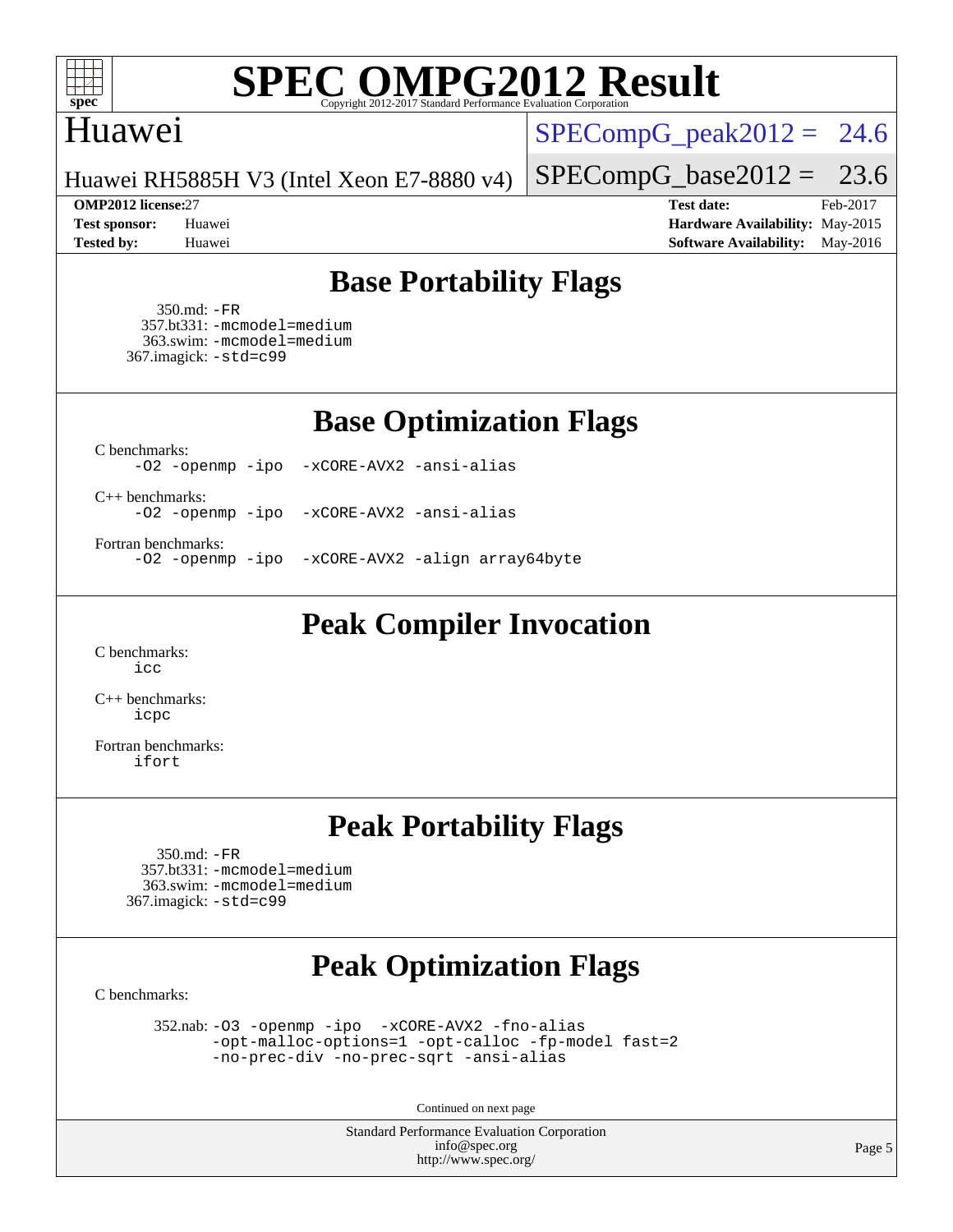

### Huawei

 $SPECompG_peak2012 = 24.6$  $SPECompG_peak2012 = 24.6$ 

 $SPECompG_base2012 = 23.6$  $SPECompG_base2012 = 23.6$ 

Huawei RH5885H V3 (Intel Xeon E7-8880 v4)

**[Tested by:](http://www.spec.org/auto/omp2012/Docs/result-fields.html#Testedby)** Huawei **[Software Availability:](http://www.spec.org/auto/omp2012/Docs/result-fields.html#SoftwareAvailability)** May-2016

**[OMP2012 license:](http://www.spec.org/auto/omp2012/Docs/result-fields.html#OMP2012license)**27 **[Test date:](http://www.spec.org/auto/omp2012/Docs/result-fields.html#Testdate)** Feb-2017 **[Test sponsor:](http://www.spec.org/auto/omp2012/Docs/result-fields.html#Testsponsor)** Huawei **[Hardware Availability:](http://www.spec.org/auto/omp2012/Docs/result-fields.html#HardwareAvailability)** May-2015

## **[Peak Optimization Flags \(Continued\)](http://www.spec.org/auto/omp2012/Docs/result-fields.html#PeakOptimizationFlags)**

 $358.botsalign: basepeak = yes$ 

359.botsspar: [-O3](http://www.spec.org/omp2012/results/res2017q1/omp2012-20170223-00095.flags.html#user_peakOPTIMIZE359_botsspar_f-O3) [-openmp](http://www.spec.org/omp2012/results/res2017q1/omp2012-20170223-00095.flags.html#user_peakOPTIMIZE359_botsspar_f-openmp) [-ipo](http://www.spec.org/omp2012/results/res2017q1/omp2012-20170223-00095.flags.html#user_peakOPTIMIZE359_botsspar_f-ipo_84062ab53814f613187d02344b8f49a7) [-xCORE-AVX2](http://www.spec.org/omp2012/results/res2017q1/omp2012-20170223-00095.flags.html#user_peakOPTIMIZE359_botsspar_f-xCORE-AVX2) [-fno-alias](http://www.spec.org/omp2012/results/res2017q1/omp2012-20170223-00095.flags.html#user_peakOPTIMIZE359_botsspar_f-no-alias_694e77f6c5a51e658e82ccff53a9e63a) [-ansi-alias](http://www.spec.org/omp2012/results/res2017q1/omp2012-20170223-00095.flags.html#user_peakCOPTIMIZE359_botsspar_f-ansi-alias)

367.imagick: basepeak = yes

 $372.\text{smithwa: basepeak}$  = yes

[C++ benchmarks:](http://www.spec.org/auto/omp2012/Docs/result-fields.html#CXXbenchmarks)

376.kdtree: basepeak = yes

[Fortran benchmarks](http://www.spec.org/auto/omp2012/Docs/result-fields.html#Fortranbenchmarks):

 350.md: [-O3](http://www.spec.org/omp2012/results/res2017q1/omp2012-20170223-00095.flags.html#user_peakOPTIMIZE350_md_f-O3) [-openmp](http://www.spec.org/omp2012/results/res2017q1/omp2012-20170223-00095.flags.html#user_peakOPTIMIZE350_md_f-openmp) [-ipo](http://www.spec.org/omp2012/results/res2017q1/omp2012-20170223-00095.flags.html#user_peakOPTIMIZE350_md_f-ipo_84062ab53814f613187d02344b8f49a7) [-xCORE-AVX2](http://www.spec.org/omp2012/results/res2017q1/omp2012-20170223-00095.flags.html#user_peakOPTIMIZE350_md_f-xCORE-AVX2) [-fno-alias](http://www.spec.org/omp2012/results/res2017q1/omp2012-20170223-00095.flags.html#user_peakOPTIMIZE350_md_f-no-alias_694e77f6c5a51e658e82ccff53a9e63a) [-opt-malloc-options=1](http://www.spec.org/omp2012/results/res2017q1/omp2012-20170223-00095.flags.html#user_peakOPTIMIZE350_md_f-opt-malloc-options_d882ffc6ff87e51efe45f9a5190004b0) [-fp-model fast=2](http://www.spec.org/omp2012/results/res2017q1/omp2012-20170223-00095.flags.html#user_peakFOPTIMIZE350_md_f-fp-model_a7fb8ccb7275e23f0079632c153cfcab) [-no-prec-div](http://www.spec.org/omp2012/results/res2017q1/omp2012-20170223-00095.flags.html#user_peakFOPTIMIZE350_md_f-no-prec-div) [-no-prec-sqrt](http://www.spec.org/omp2012/results/res2017q1/omp2012-20170223-00095.flags.html#user_peakFOPTIMIZE350_md_f-no-prec-sqrt) [-align array64byte](http://www.spec.org/omp2012/results/res2017q1/omp2012-20170223-00095.flags.html#user_peakFOPTIMIZE350_md_f-align_c9377f996e966d652baaf753401d4725)

 351.bwaves: [-O3](http://www.spec.org/omp2012/results/res2017q1/omp2012-20170223-00095.flags.html#user_peakOPTIMIZE351_bwaves_f-O3) [-openmp](http://www.spec.org/omp2012/results/res2017q1/omp2012-20170223-00095.flags.html#user_peakOPTIMIZE351_bwaves_f-openmp) [-ipo](http://www.spec.org/omp2012/results/res2017q1/omp2012-20170223-00095.flags.html#user_peakOPTIMIZE351_bwaves_f-ipo_84062ab53814f613187d02344b8f49a7) [-xCORE-AVX2](http://www.spec.org/omp2012/results/res2017q1/omp2012-20170223-00095.flags.html#user_peakOPTIMIZE351_bwaves_f-xCORE-AVX2) [-fno-alias](http://www.spec.org/omp2012/results/res2017q1/omp2012-20170223-00095.flags.html#user_peakOPTIMIZE351_bwaves_f-no-alias_694e77f6c5a51e658e82ccff53a9e63a) [-fp-model fast=2](http://www.spec.org/omp2012/results/res2017q1/omp2012-20170223-00095.flags.html#user_peakFOPTIMIZE351_bwaves_f-fp-model_a7fb8ccb7275e23f0079632c153cfcab) [-no-prec-div](http://www.spec.org/omp2012/results/res2017q1/omp2012-20170223-00095.flags.html#user_peakFOPTIMIZE351_bwaves_f-no-prec-div) [-no-prec-sqrt](http://www.spec.org/omp2012/results/res2017q1/omp2012-20170223-00095.flags.html#user_peakFOPTIMIZE351_bwaves_f-no-prec-sqrt) [-align array64byte](http://www.spec.org/omp2012/results/res2017q1/omp2012-20170223-00095.flags.html#user_peakFOPTIMIZE351_bwaves_f-align_c9377f996e966d652baaf753401d4725)

357.bt331: Same as 351.bwaves

360.ilbdc: basepeak = yes

362.fma3d: basepeak = yes

363.swim: basepeak = yes

 370.mgrid331: [-O3](http://www.spec.org/omp2012/results/res2017q1/omp2012-20170223-00095.flags.html#user_peakOPTIMIZE370_mgrid331_f-O3) [-openmp](http://www.spec.org/omp2012/results/res2017q1/omp2012-20170223-00095.flags.html#user_peakOPTIMIZE370_mgrid331_f-openmp) [-ipo](http://www.spec.org/omp2012/results/res2017q1/omp2012-20170223-00095.flags.html#user_peakOPTIMIZE370_mgrid331_f-ipo_84062ab53814f613187d02344b8f49a7) [-xCORE-AVX2](http://www.spec.org/omp2012/results/res2017q1/omp2012-20170223-00095.flags.html#user_peakOPTIMIZE370_mgrid331_f-xCORE-AVX2) [-fno-alias](http://www.spec.org/omp2012/results/res2017q1/omp2012-20170223-00095.flags.html#user_peakOPTIMIZE370_mgrid331_f-no-alias_694e77f6c5a51e658e82ccff53a9e63a) [-opt-malloc-options=3](http://www.spec.org/omp2012/results/res2017q1/omp2012-20170223-00095.flags.html#user_peakOPTIMIZE370_mgrid331_f-opt-malloc-options_13ab9b803cf986b4ee62f0a5998c2238) [-fp-model strict](http://www.spec.org/omp2012/results/res2017q1/omp2012-20170223-00095.flags.html#user_peakFOPTIMIZE370_mgrid331_f-fp-model_aee965c1c69e9213783f4e8f5bf0a1d3)

 $371$ .applu $331$ : basepeak = yes

The flags file that was used to format this result can be browsed at <http://www.spec.org/omp2012/flags/Intel-ic13.0-linux64.20140219.html>

You can also download the XML flags source by saving the following link: <http://www.spec.org/omp2012/flags/Intel-ic13.0-linux64.20140219.xml>